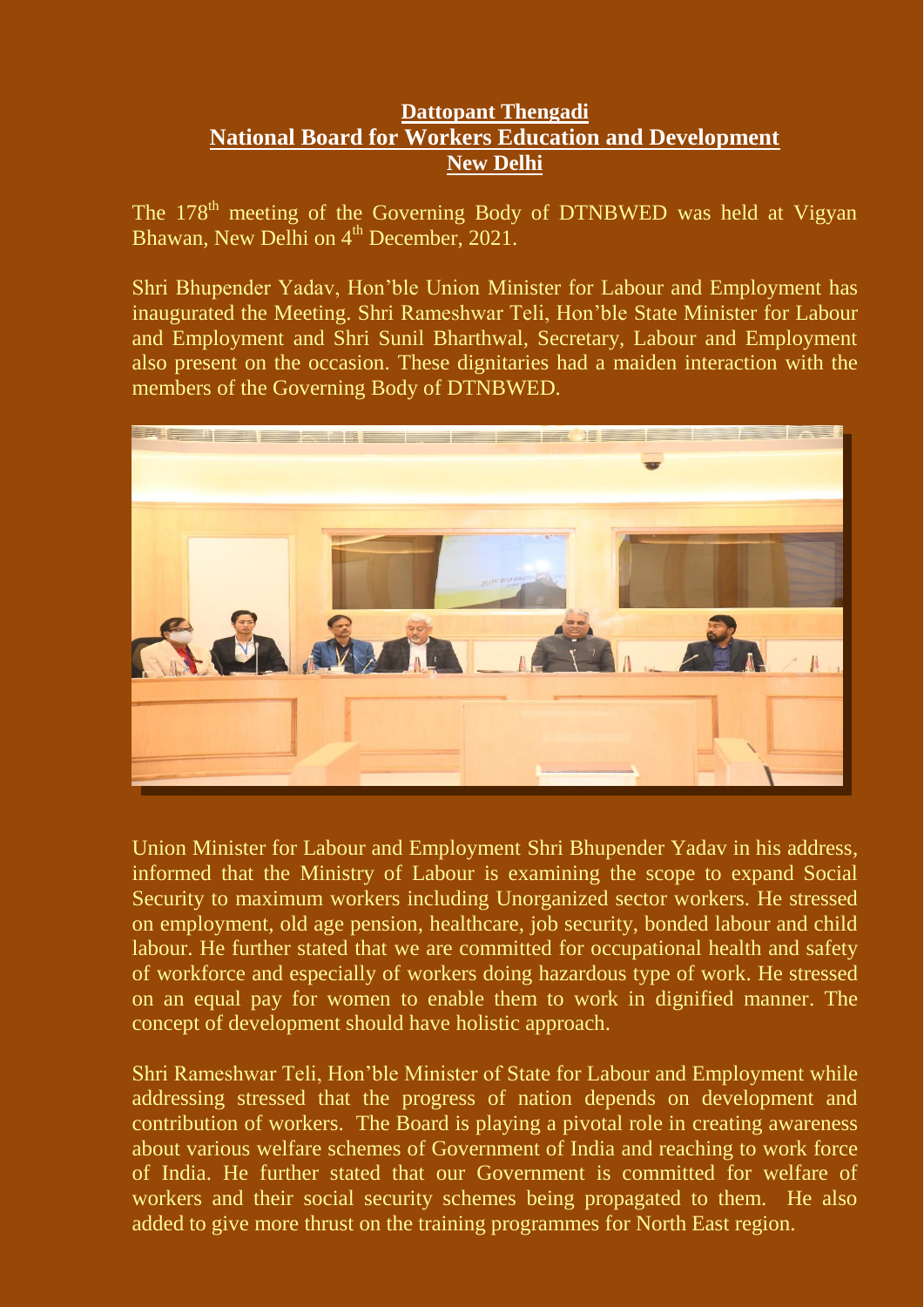Shri Sunil Barthwal, Secretary, MoLE addressed the Meeting and expressed his views on the objective of the Board. The Secretary further highlighted on Traditional Skills of Artisans.



The worker after passing formal education starts to earn by joining in a factory/workshop. The worker starts working in workshop and they developed their skills by experience only, which amounts to contribute such large workforce. He emphasizes on Certificate Courses, in which certificates can be awarded by DTNBWED for workers having skill.

Wages Code – there is provision in Minimum Wages to be linked with skill i.e. unskilled, semi-skilled and skilled and highly skilled workers. Payment will be commensurate with skill. The workers are getting payment for unskilled work and they can earn more by showing certificate for Skill development at par with Skilled workforce.

There are many schemes of the Government of India and workers can derive benefit of these schemes viz. Mudra, Sunidhi, RERA, Atmanirbhar Bharat etc. generating awareness through DTNBWED.

Shri Virjesh Upadhyay, Chairman informed that the Board in consultation with IGNOU has submitted draft MoU for approval of Ministry. There are about 50 Regional Directorates located throughout the country and now because of shifting of Head Office from Nagpur to Delhi which will help to finalize the new initiatives faster . Chairman felt proud to have both the Hon'ble Ministers and Labour Secretary in the meeting of the Governing Body.